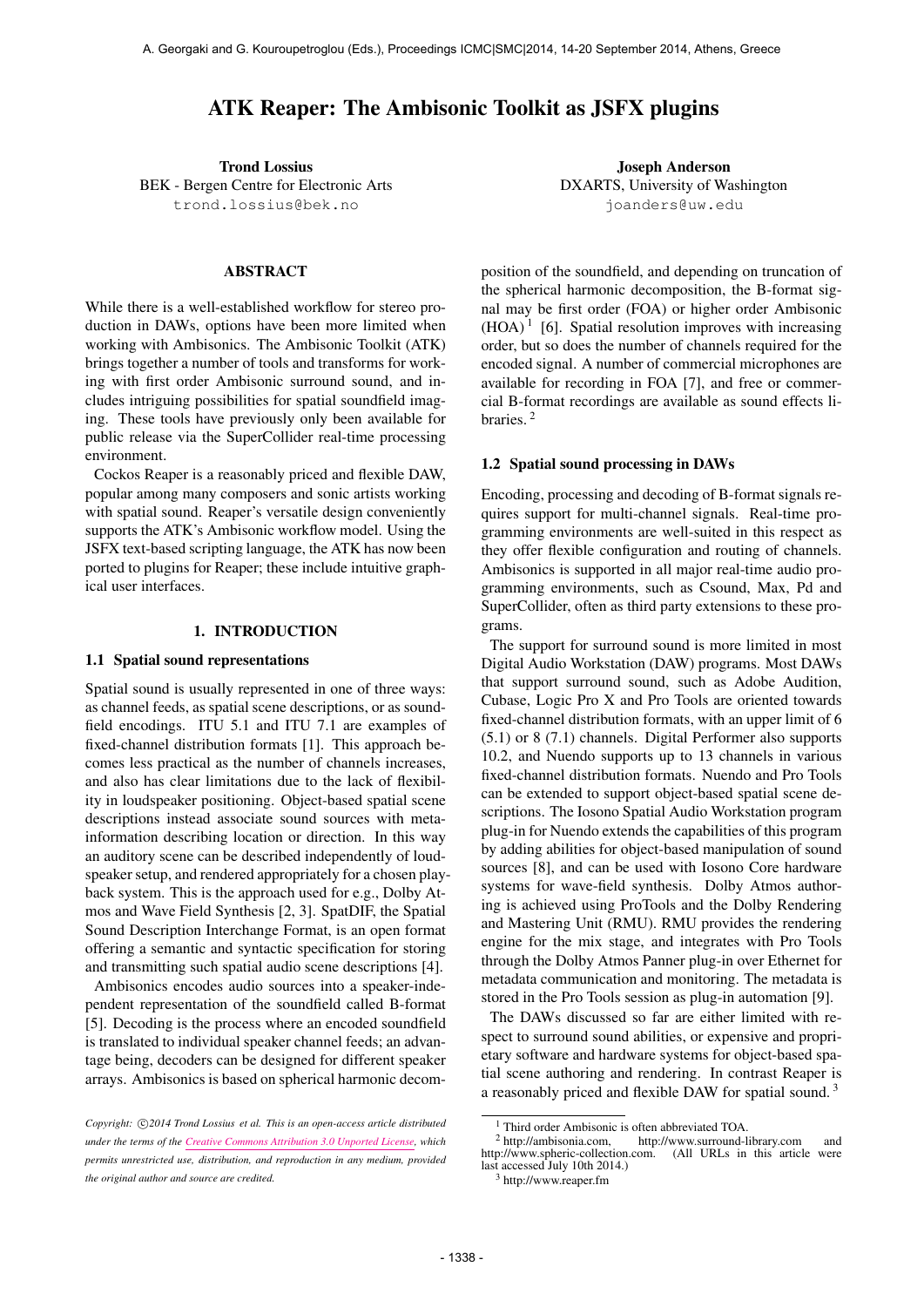Supporting tracks of up to 64 channels, <sup>4</sup> it is exceptionally open-ended with respect to routing of both channels and tracks. All standard fixed-channel surround sound configurations are supported, and the included *ReaSurround* panning plugin caters for non-standard speaker configurations [10]. Flexible routing makes Reaper well-suited for Ambisonics; it is a preferred DAW for many composers within the Ambisonic community. 5 Additionally, Reaper's *FX Chains* feature conveniently allows plugin chains to be saved as presets.

#### 1.3 Plugins for Ambisonic processing

In recent years a number of plugins have emerged for Ambisonic processing. *WigWare* is a set of VST plugins for Mac and Windows that includes FOA and HOA panners and decoders for regular and irregular speaker layouts, as well as an FOA 3D reverb.<sup>6</sup> Courville has developed a suite of FOA,  $2<sup>nd</sup>$  order and TOA plugins<sup>7</sup>. These include encoding and decoding, rotations, reverb, and additional convenient utilities. Additionally encoders and decoders for 5<sup>th</sup> order pantophonic<sup>8</sup> are also available. Unfortunately, the plugins are developed using SonicBirth<sup>9</sup>, and due to the long halt in development of this framework, these plugins do not work reliably in all newer DAW versions. *ambiX* are cross-platform FOA, TOA and 5<sup>th</sup> order Ambisonic processors for encoding and decoding, including binaural decoding, as well as spatial transforms  $[11, 12]$ . These plugins use the ambiX encoded signal convention, ACN channel ordering with SN3D normalization [13], but also provides a conversions utility for other formats. They are accompanied by *mcfx*, a number of more general multichannel plugins for equalising, delay, gain adjustment and level metering [14]. *Flux Ircam Spat* wraps the Ircam Spatialisateur multiformat room acoustics simulation and localization software as AU and VST plugins for Mac and Windows [15]. Although this plugin mainly provides object-based scene descriptions, it can render the auralization as B-format. The *HARPEX* plugin for decoding FOA uses a spatial upsampling algorithm based on high angular resolution planewave expansion (HARPEX) in order to expand the smaller sweet spot of FOA to HOA extents [16]. Blue Ripple Sound offers a wide range of OSX and Windows VST plugins for TOA, 10 including encoders, transcoders and decoders, and a rich set of plugins for spatial filtering of the encoded signal. Moreover, TOA includes a HARPEX upsampler, facilitating FOA to TOA conversion via the HARPEX algorithm.

### 2. AMBISONIC TOOLKIT

The Ambisonic Toolkit (ATK) brings together a number of tools and transforms for working with Ambisonic surround sound [17]. Use is targeted towards the composer of acousmatic and experimental music. The intention is for the toolset to be both ergonomic and comprehensive, providing algorithms to creatively manipulate and synthesize Ambisonic soundfields.

By focusing on the problem of synthesising and processing soundfields, the tools are framed for the user to 'think Ambisonically'. The model of the ATK is a *sound-field sound-image* model rather than a sound-object sound-scene model. In addressing the holistic problem of creatively controlling a complete soundfield, the ATK allows and encourages the composer to think beyond the placement of sounds in a sound-space and instead attend to the impression and image of a soundfield. This is viewed to be the *idiomatic* approach for working with Ambisonic technique, leveraging the model the technology presents.

The ATK has existed in a variety of forms since 1998, beginning as a collection of Csound orchestras, and later as a set of privately distributed VST plugins. Development of the real-time ATK library for SuperCollider2 began in 2000, and in recent years ATK has primarily been distributed as a version for SuperCollider3 [17]. Some of the underlying ideas of ATK has also been incorporated into the Blue Ripple Sound TOA plugins.

### 2.1 Ambisonic Toolkit Paradigm

Figure 1 illustrates how the ATK separates the task of production work with Ambisonics into three distinct elements:

Author: Capture or synthesise an Ambisonic soundfield.

Image: Spatially filter an Ambisonic soundfield.

Monitor: Playback or render an Ambisonic soundfield.

In its most simple form, Ambisonics can be regarded as splitting the panning law into two separate parts: *encoding* (Authoring) and *decoding* (Monitoring), where final panning (*decoding*) is deferred to an actual loudspeaker array at the time of audition. The ATK considers Imaging (*transforming*) a soundfield to be an critical step; this is where the artist shapes and processes the soundfield in a coherent way which isn't easily available via the other models for working with spatial sound. Further details are discussed in section 4, below.

Many publicly distributed implementations of Ambisonics provide only *encoding* and *decoding*. While giving flexibility regarding final playback, failing to include *transformers* misses out the concept of *imaging* and fails to capitalise on the advantages of the *sound-field sound-image* paradigm intrinsic to Ambisonics.

#### 3. ATK REAPER: DESIGN CONSIDERATIONS

#### 3.1 Choice of plugin architecture

When porting ATK for use in a DAW environment the prime question is whether to implement plugins in C++ using plugin architectures such as  $VST$ <sup>11</sup> or AudioUnit

<sup>&</sup>lt;sup>4</sup> Suitable for 7<sup>th</sup> order HOA.

<sup>5</sup> [http://www.brucewiggins.co.uk/?page](http://www.brucewiggins.co.uk/?page_id=215) id=215

<sup>6</sup> [http://www.brucewiggins.co.uk/?page](http://www.brucewiggins.co.uk/?page_id=78) id=78

<sup>7</sup> <http://www.radio.uqam.ca/ambisonic/b2x.html>

<sup>8</sup> Horizontal only.

<sup>9</sup> <http://sonicbirth.com/>

<sup>10</sup> <http://www.blueripplesound.com/product-listings/pro-audio>

<sup>11</sup> <http://www.steinberg.net/en/company/developer.html>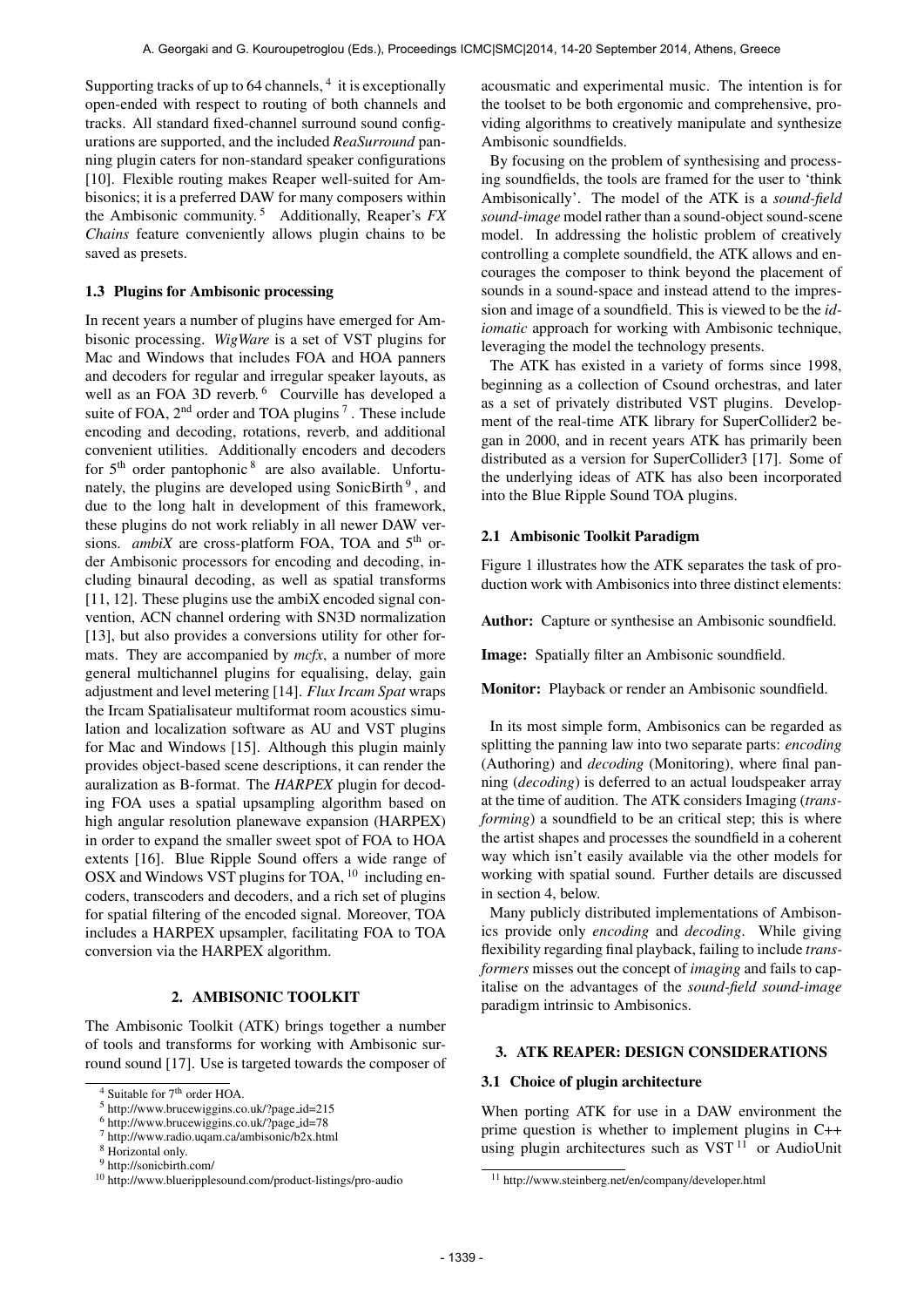

Figure 1: Ambisonic Toolkit Paradigm.

[18]. If doing this, it seems beneficial to use a intermediate library such as Faust [19], Juce  $12$  or wdl-ol  $13$ , but it will still require substantial overhead in terms of having to compile and test the plugins for multiple processors and platforms. At the same time the plugins are vulnerable to future changes in OS and plugin platforms.

JSFX is a text-based scripting language for programming audio-oriented effects compiled on the fly for Cockos Reaper. 14 Using JSFX for Reaper there is no need to compile, and plugins immediately work with all platforms and processors supported by Reaper. Maintenance of the plugins are not expected to be demanding, as Reaper itself will take care of future changes to underlaying architectures. Using JSFX has been speeding up the development process substantially, and development has been able to primarily focus only on the specific processing and interfacing. One disadvantage is that graphics in plugins with custom GUIs seem to be demanding on system resources, and the program indicate major CPU overhead when plugin GUIs are open. However, once the GUI window is closed, the plugins do not seem to require any extra processing resources.

#### 3.2 Coordinate systems and encoding conventions

Within the spatial audio community several coordinate system conventions are being used in parallel. Theory on Ambisonics generally assume the same coordinate system conventions as acoustics, with the  $x$ -axis pointing forward,  $y$ -axis to the left, and the  $z$ -axis pointing upwards. Spherical coordinates also follows standard mathematical conventions, with 0° azimuth being forward, and angles increasing in the anti-clockwise direction so that 90◦ azimuth is to the left. Positive elevation is upwards. This is the coordinate system convention used by ATK for SuperCollider

SpatDIF use a navigation-based coordinate system with x-axis to the right and, y-axis pointing forward, and z-axis pointing upwards. Azimuth is 0° in the forward direction, and angles increase clockwise so that 90◦ azimuth is to the right. Positive elevation is upwards [4].

There are also several conventions for how encoded Ambisonic signals are represented. B-format recordings made with one type of encoding and played back using another will have severe mismatches in amplitude levels and channel order.

Classic *Furse-Malham* encoding (FuMa) can be used for up to third order signals, and at present appears to be the preferred representation in musical applications. FuMa format signals adhere to acoustics coordinate conventions. The W component is the pressure (omni or mono) component of the signal,  $X$  is the pressure gradient component in the forward-backwards direction,  $Y$  is the pressure gradient component in the left-right direction and  $Z$  is the up-down pressure gradient component. FuMa encoding is the preferred format for all of the Ambisonic plugins discussed in section 1.3, except for the *ambiX* suite. Additionally, recordings made using classic Soundfield microphones also use FuMa encoding. To ensure interoperability with these and other sources, processors, and plugin suites, ATK for Reaper uses FuMa FOA signals throughout.

Cartesian coordinates are avoided throughout the plugin suite, as ATK for Reaper strives to provide a consistent and intuitive interface towards parameters regardless of whether the user is accustomed with acoustics or navigational coordinate systems. Whenever possible the plugins offer graphical user interfaces to avoid ambiguities.

Due to current limitations in the Reaper JSFX API, there are some considerations to be made with respect to description of azimuths. The desired behaviour is that azimuths increase anti-clockwise. At the same time it is also preferable that for sources coming from the front half circle, moving the azimuth slider to the right results in the direction of the sound also moving clockwise to the right, similar to what happens when moving a regular stereo pan pot. The Harpex and Blue Ripple plugins both functions this way. In order to achieve this, horizontal azimuth sliders will need to be implemented with increasing values to the left. This is however currently not supported in Reaper JSFX, and for the time being ATK for Reaper uses azimuth values described according to a navigational coordinate system. If Reaper in the future is updated to support sliders with increasing values to the left, this design decision is likely to be reconsidered, and changed to use acoustic conventions.

#### 3.3 Graphical user interfaces in spatial transforms

When a mono source is encoded and the resulting B-format signal is exposed to subsequent matrix-based spatial trans-

<sup>12</sup> <http://www.juce.com/about-juce>

<sup>13</sup> <https://github.com/olilarkin/wdl-ol>

<sup>14</sup> <http://www.reaper.fm/sdk/js/js.php>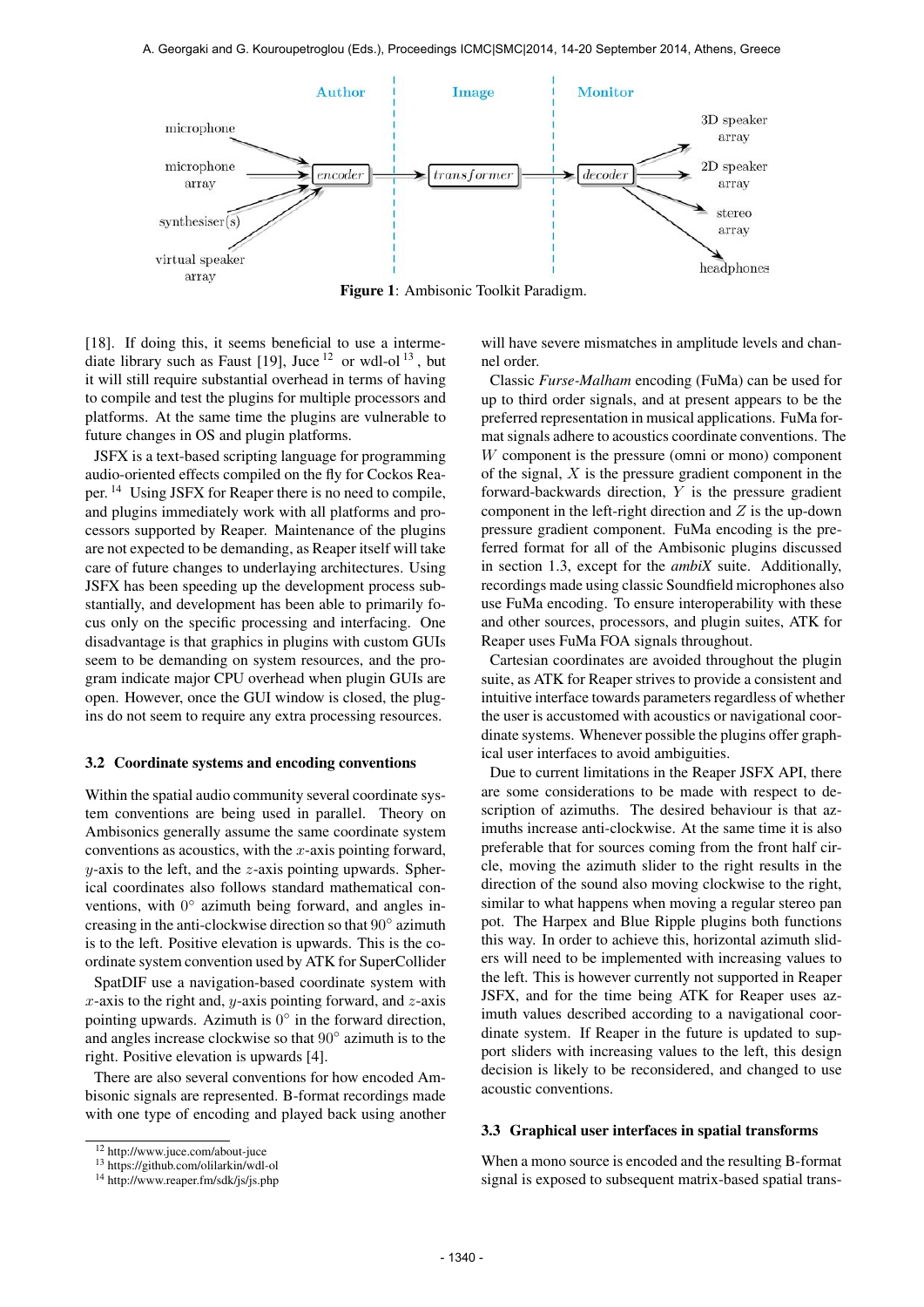forms as discussed in section 4.2, the resulting B-format signal  $W, X, Y, Z$  relates to the original mono signal  $s(t)$ as:

$$
W(t) = k_w s(t)
$$
  
\n
$$
X(t) = k_x s(t)
$$
  
\n
$$
Y(t) = k_y s(t)
$$
  
\n
$$
Z(t) = k_z s(t)
$$
\n(1)

The four coefficients  $k_{w,x,y,z}$  indicates four degrees of freedom, and relates to gain g, azimuth  $\phi$ , elevation  $\theta$  and the degree of directness  $\gamma$  (versus omnipresence, as discussed in section 4.2.2) as:

$$
k_w = g \sqrt{\frac{1 + \sin(\gamma)}{2}}
$$
  
\n
$$
k_x = g \sqrt{1 - \sin(\gamma)} \cos \phi \cos \theta
$$
  
\n
$$
k_y = g \sqrt{1 - \sin(\gamma)} \cos \phi \sin \theta
$$
  
\n
$$
k_z = g \sqrt{1 - \sin(\gamma)} \sin \phi
$$
  
\n(2)

It follows that if the coefficients  $k_{w,x,y,z}$  of the transformed signal are known, gain, azimuth, elevation and directness can be calculated as:

$$
\phi = \operatorname{atan2}(k_y, k_x)
$$
  
\n
$$
\theta = \operatorname{atan2}(k_z, \sqrt{k_x^2 + k_y^2})
$$
  
\n
$$
g = k_w \sqrt{\frac{2}{1 + \sin \gamma}}
$$
  
\n
$$
\gamma = \arcsin\left(\frac{2k_w^2 - (k_x^2 + k_y^2 + k_z^2)}{2k_w^2 + (k_x^2 + k_y^2 + k_z^2)}\right)
$$
\n(3)

The graphical user interface (GUI) for several of the ATK for Reaper plugins use equation 3 directly to illustrate the effects of the applied spatial transform. A group of hypothetical sources (as planewaves) are placed at equidistant angles around the horizontal plane. These are subsequently processed via the specified transform, and the GUI then displays the transformed prototype source image state.

The soundfield hemisphere is viewed from above. *Gain* level for the transformed sources is indicated by colour hue, with  $0 dB$  being orange. Signals with increased gain become red, and signals with reduced gain venture towards green and blue. This can be seen in figure 6. The representation of *azimuth* is straight-forward. *Elevation* is indicated by adjustments to lightness and saturation, as well as slight alterations of radius. Additionally, distance from the centre of the hemisphere is reduced with increasing elevation, as seen in figure 2.

With decreasing *directness*(directional definition) the circle grows in size, moves towards the origin, and becomes increasingly transparent. In this way the visualisation helps communicate that an omnipresent source does *not* sound as a 'focused source' located in the centre. 15 This is a common misrepresentation found in 'hockey puck' surround panners. Rather, the sound will appear to be arriving from *all* directions. The representation of less directional sources can be seen in figures 3-5.

Depending on the plugin, one or more bright blue knobs in the GUI can be used to control azimuth and degree of transformation.

### 4. ATK REAPER: THE SUITE OF PLUGINS

ATK for Reaper is implemented as a set of Reaper JSFX source files, one for each plugin. A shared library file containing mathematical constants and conversions, matrix operators and graphics calls used by several of the plugins, ensures a DRY (Don't Repeat Yourself) programming approach. Plugins are sorted into subfolders by categories *Encode*, *Transform* and *Decode*, making it easy for the user to understand the scope of each of the plugins–and understand their roles within the ATK production flow paradigm. The following sections describe these.

#### 4.1 Encoders

Most users approaching Ambisonics are usually presented with two avenues to author an Ambisonic soundfield: capture a natural soundfield directly with a Soundfield microphone, or author a planewave  $16$  from a monophonic signal. The ATK provides a much wider palette of authoring opportunities.

### *4.1.1 Basic Encoders*

The *Omni* plugin encodes a mono signal as an omnidirectional soundfield. This can be regarded in two ways: a soundfield with no directional information,  $17$  or a soundfield with an infinite number of planewaves arriving in all directions at once. In a well aligned damped studio environment, this usually sounds 'in the head'. In concert hall listening it usually appears as omnipresent.

A number of planewave encoders are included in the ATK. The *PlaneWave* plugin provides classic encoding of a mono source as a planewave, where the arrival direction (azimuth and elevation) can be set. The *Stereo* plugin encodes stereo left and right channels as two planewaves coming from left and right; the angular spread between the two waves is parameterised. Additional trans-coders are provided for a number of fixed-channel distribution formats: *Quad*, *5.0* and *7.0* for the standard ITU layouts, and *Pantophonic* for 2D and *Periphonic* for 3D arrays.

Perhaps the most *idiomatic* Ambisonic encoder is the ATK's *AtoB*, which provides a powerful method for constructing full, complex soundfields via A-format encoding. 18 The user supplies four separate but related signals to be distributed equally throughout the three dimensions of the soundfield. These signals may either be synthesised or captured by microphones. In FOA, A-format can be visualised as a tetrahedral sampling of the soundfield.  $^{19}$  A

<sup>15</sup> Interior array 'focused sources' are only possible with very high order HOA or WFS.

<sup>16</sup> Planewave encoding is the classic Ambisonic panning technique. <sup>17</sup> Following the omnidirectional encoder with a *transformer* that adds

*directness* is expected for most uses. <sup>18</sup> The A-format encoder is a simple matrix and does not apply the frequency dependent coincidence compensation filters found in the Soundfield microphone [7].

 $19$  Up to  $3<sup>rd</sup>$  order HOA various Platonic solids may be used to sample the soundfield.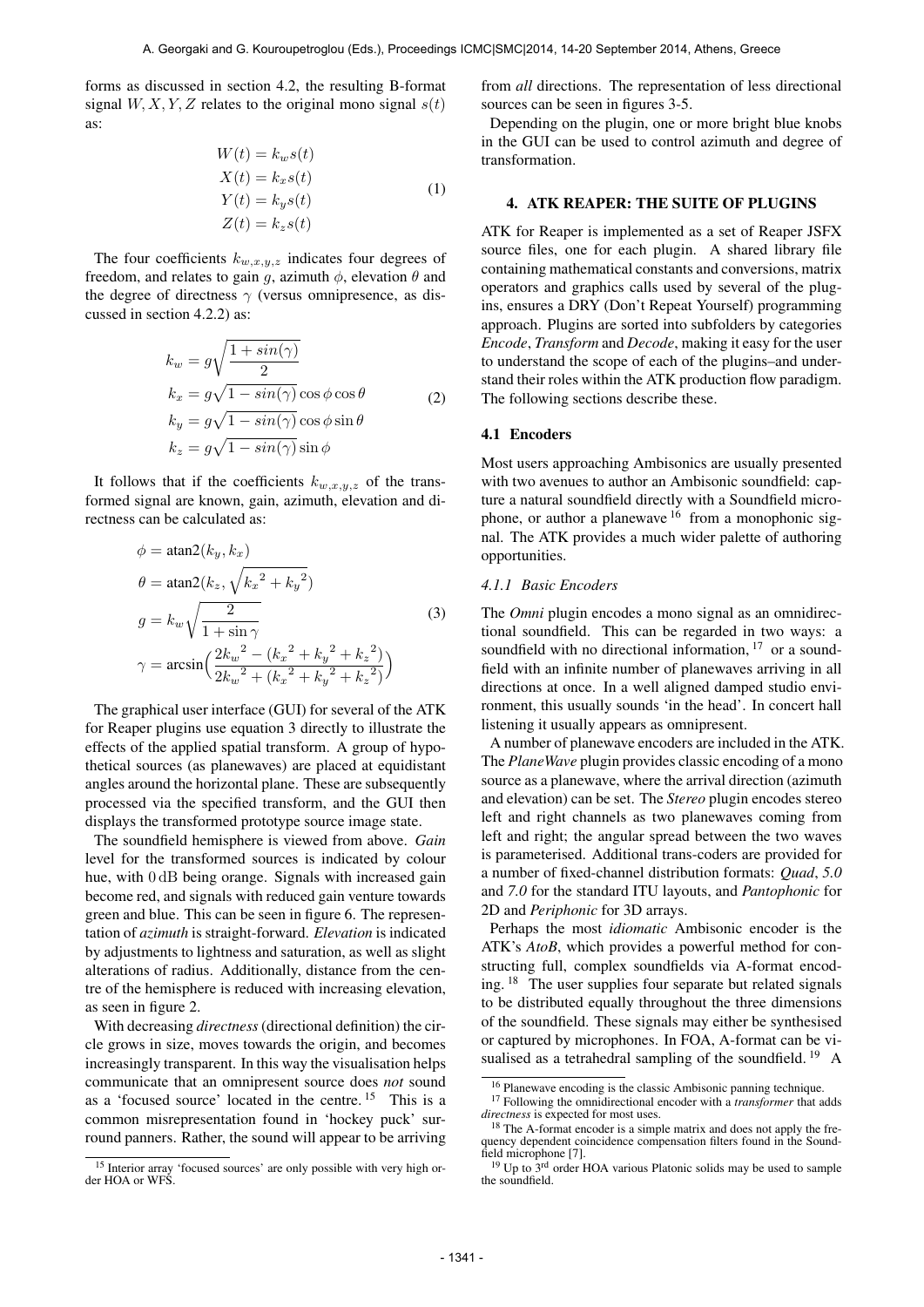variety of tetrahedral orientations are made available.

### *4.1.2 Advanced Encoders*

A few encoders remain to be ported from ATK for Super-Collider: The *PseudoInverse* encoding technique provides a great deal of flexibility, and can be used with both microphone arrays and synthetic signals. In the absence of a Soundfield microphone, this encoding technique gives the opportunity to deploy real-world microphone arrays (omni, cardioid, etc.) to capture natural soundfields. *ZoomH2* adapts *PseudoInverse* for this popular portable recorder.

The final class of encoders remaining to be ported require convolution. These include *Super*, the classic 'super stereo' method for encoding stereophonic signals. The *UHJ* encoder offers access to numerous published recordings for periphonic (2D) audition. *Spread* encodes a monophonic signal by smoothly rotating the signal across the soundfield by frequency where *Diffuse* randomises the phase of the incoming monophonic signal to create a diffuse field. Along with *AtoB*, these last two are regarded as the primary 'full' soundfield encoding tools to be found in the ATK.

We look forward to adding all these encoders soon in the JSFX distribution.

## 4.2 Imaging transforms

For the artist, the real power of the ATK is found in the imaging transforms. These are spatial domain filters which reorient, reshape or otherwise spatially filter an input soundfield. As discussed in section 1.3, there are other plugin libraries available for spatial transforms. The ATK provides a much wider and comprehensive toolset.

As described earlier and illustrated in figure 1, it is expected that Authoring (*encoders*), will be followed by Imaging (*transformers*). One can regard this as augmenting the panning law of the initial encoding. For example, an omnidirectional or diffuse soundfield may be 'pushed' into a planewave arriving from a single direction. Or, conversely, the directivity of a soundfield composed of planewaves arriving from many directions may be collapsed to a directionless (omnidirectional) field.

# *4.2.1 RotateTiltTumble*

The *RotateTiltTumble* plugin provides multi-axes FOA rotations, with *Rotation*, *Tilt* and *Tumble* 20 applied in the sequence indicated by the plugin name. If the user wishes to change the order of rotations, it is possible to daisychain two or more instances of the plugin. Rotation does not affect directivity of the signal. The screenshot in figure 2 demonstrates how variations in saturation, lightness and radius of the displayed transformed sources serve to illustrate their vertical position. The separate effect of the *Tilt* and *Tumble* transformations is indicated by the two blue planes in the interface.

### *4.2.2 Direct and DirectO*

The *DirectO* plugin (figure 3) adjusts the directivity of an FOA soundfield across the origin. It is a spatial low-pass



Figure 2: Rotate, Tilt and Tumble transform.



Figure 3: DirectO transform plugin interface.

filter; with with an increasing degree of transformation, the soundfield becomes less directional, and with a transform of 90° the soundfield becomes omnipresent.

Similarly, the *Direct* plugin (figure 4) adjusts the soundfield directivity across across a plane specified by the user.

### *4.2.3 FocusPressPushZoom and Dominate*

The *FocusPressPushZoom* plugin provides a unified interface to four different spatial transforms: *Focus*, *Press*, *Push* and *Zoom*. These primarily differ in the directional response of the target planewave and the scaling of gain across the soundfield. The amount of spatial transform is expressed as a soundfield *distortion angle* 21 in the range from  $0^\circ$  to  $90^\circ$ . At  $0^\circ$  no distortion is applied. At  $90^\circ$ all four transforms collapse the soundfield to a planewave arriving from the direction of interest specified by *azimuth*

<sup>20</sup> Yaw, Roll, and Pitch

<sup>&</sup>lt;sup>21</sup> Auditioned as a warping of the soundfield.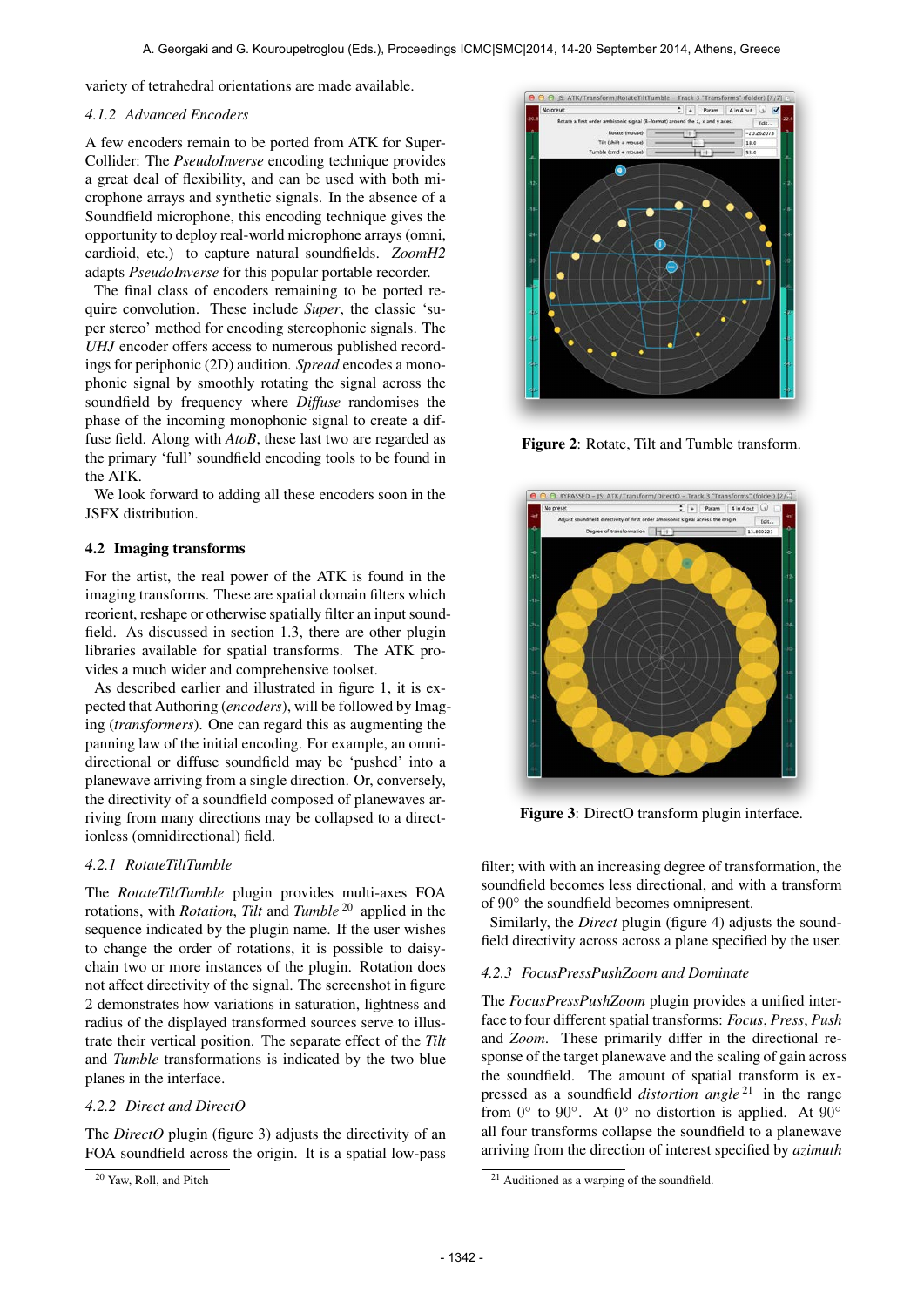

Figure 4: Direct transform plugin interface.



Figure 5: Push transform plugin interface.

and *elevation*. These transforms fall into two groups.

*Focus* and *Zoom* are dominance related transforms and can be described as 'emphasising' elements in the direction of interest. The directional response of the target planewave (*distortion angle* 90°) is a cardioid. This means that gain opposite the direction of interest is reduced. *Focus* maintains the gain forward at 0 dB. *Zoom*, however, increases gain in the direction of interest and maintains gain perpendicular to this direction.

*Press* and *Push*<sup>22</sup> act differently. Rather than emphasising elements in a target direction, all are 'pressed' or 'pushed' towards the direction of interest. Where the target for *Focus* and *Zoom* is a cardioid, the target for this second group is an omnidirectional response. As a result, the gains of all elements are maintained to a similar level and gathered toward the direction of interest. With all four transforms available in the same plugin it becomes easy to explore spatial expressive quality as part of the creative process. GUIs for two can be seen in figures 5 and 6.

The *Dominance* plugin increases the gain of elements in the direction of interest while decreasing gain opposite. With the JSFX plugin *directional gain* can be boosted by up to 24 dB. While the *Focus*, *Press*, *Push*, and *Zoom* transforms do not generally have a significant impact on the overall sound level of the soundfield, *Dominance* can result in major alterations to sound levels. For this reason, and the difference in the way the amount of soundfield transformation is specified (gain in dB vs. distortion angle in degrees), the *Dominance* transform is implemented as a separate plugin.

### *4.2.4 Mirroring*

The *Mirror* plugin mirrors the soundfield across an arbitrary plane, while the *MirrorO* plugin mirrors the soundfield through the origin.

### 4.3 Near-field effects

*Proximity* facilitates the introduction of the proximity effect to encoded signals. The proximity effect can be an important contributor to perceptions of nearness. At extremes, the proximity effect introduces a strong bass boost, requiring careful handling. Distance is described in meters, and to prevent bass boost from getting out of hand, the lower limit is set to  $10 \text{ cm } (0.1 \text{ m})$ .

Nearfield compensation (NFC) is implemented via the *NearFieldCompensation* plugin, and facilitates the reduction or removal of the proximity effect from encoded signals. NFC is usually used in conjunction with decoders to compensate for the distance of loudspeakers on playback in loudspeaker rigs with a smaller diameter. For the artist, NFC can also be used to reduce the proximity effect found in nearfield natural recordings.

*Proximity* and *NearFieldCompensation* respectively apply an integrator or high pass filter to the first order components of the encoded signal. 23 The *Proximity* filter undoes *NearFieldCompensation* given the same distance argument.

#### 4.4 Audio Effects and Ambisonics

Spatial information is encoded in balance and phase relations between the four channels of a B-format signal. Processing one or more of the B-format channels using an audio effect which modifies gain and phase relations will most likely disrupt or otherwise distort the encoded spatial information. In most cases this is un-desired. The ATK provides a remedy through the use of a pair of plugins, *BtoA* and *AtoB*.

Native B-format signals are processed using familiar audio effects by first converting to A-format. Figure 7 illustrates the appropriate network. The *BtoA* plugin decodes

<sup>22</sup> Two novel spatial transforms, at present found only in the ATK.

 $^{23}$  A 1<sup>st</sup> order high pass filter is the reciprocal of a 1<sup>st</sup> order integrator.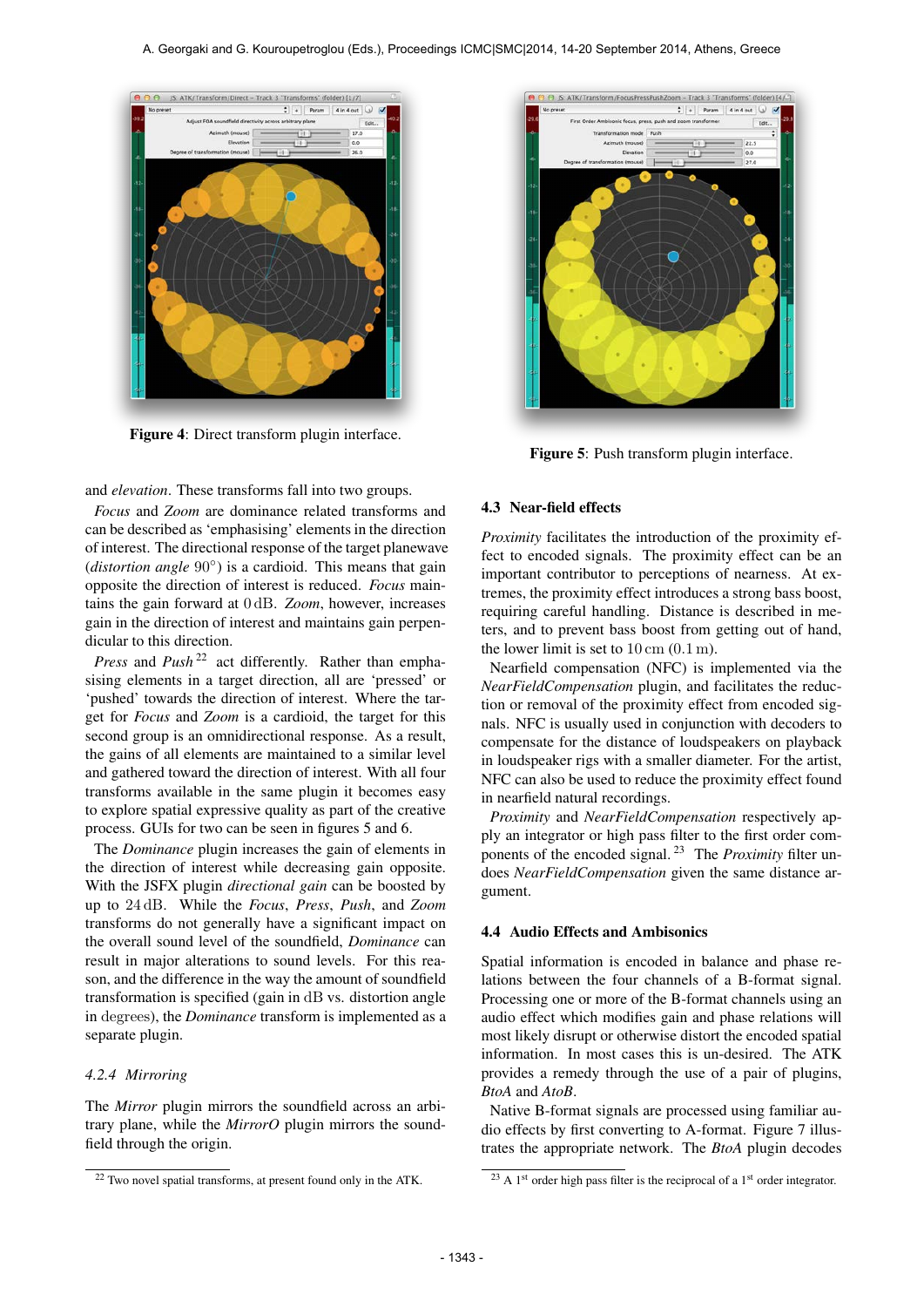

Figure 6: Zoom transform interface.



Figure 7: Process effects in A-format.

to A-format, while *AtoB* re-encodes into B-format. Spatial information is preserved (or modified) in a similar way as effects processing with two-channel stereo.

The *Omni* mono signal encoder in conjunction with the network illustrated in figure 7 can also be used to synthesise interesting soundfields. Each of the effects units should be tuned with slightly different parameters to ensure an active soundfield for this application.

#### 4.5 Decoders

Perhaps one of the most celebrated aspects of the Ambisonic sound technique has been its design as a hierarchal reproduction system, able to target a number of varying loudspeaker arrays. The ATK provides a wide palette of optimised decoders.

The *Mono* virtual microphone decoder returns a single channel, and can be used to 'listen in' to the soundfield at the specified azimuth and elevation. 24 The *Stereo* decoder returns a pair of virtual microphones. Virtual microphone polar patterns may be specified for both decoders.

Surround array decoders are included in a number of forms. *Quad* is an optimised quadraphonic decoder with variable loudspeaker angle, *5.0* uses Wiggins optimised ITU 5.0

decoders [20], *Pantophonic* is a regular 2D polygon decoder and *Periphonic* is a regular cylindrical decoder for 3D dual ring. *Diametric* is Gerzon's classic decoder suitable for varied periphonic and pantophonic loudspeaker arrays [21]. While regular decoders are suitable for many users, diametric decoding enables the greatest flexibility, and allows the design of substantially varying semi-regular arrays suitable for a wide variety of playback situations. Meeting all the criteria outlined by Gerzon to qualify as Ambisonic, this decoder is a good choice for full 3D critical studio listening.

The above surround decoders supports several modes. A two-band psycho-acoustically optimised decoder is returned by *dual*, the optimum choice for small scale studio or domestic settings [22]. Suitable for mid-scale arrays is the *single* (aka 'energy') decoder. 'Controlled opposites' decoding (aka 'in phase') is returned by *controlled*, and may be preferred for large scale arrays. The *velocity* setting returns 'strict soundfield' (aka 'basic') decoding. 25

The *UHJ* decoder and binaural decoders, using measured and synthetic HRTFs, require kernel convolution. These remain to be ported. While the virtual microphone stereophonic decoder is very easy and convenient, for production work the authors advise using the *UHJ* decoder once the port has been accomplished.

#### 5. DISCUSSION

While there is a well-established workflow for stereo on DAWs, options have been more limited when working with Ambisonics. From a compositional viewpoint, Ambisonic field recordings sometimes can leave the sonic artist with an impression of 'take it or leave it', as the sound image can be both spectrally and spatially quite 'full'. ATK for Reaper brings both a comprehensive composition workflow model, the *sound-field sound-image* paradigm, and a set of versatile tools for working with Ambisonics to the DAW environment. The imaging tools available allow soundfield imaging to become part of a compositional language: naturally recorded 'too full' soundfields can be reduced and controlled to fit a creative context, 'too small' synthetic generated material can be expanded.

In addition to Reaper's flexible channel routing and signal flow, the *FX Chains* preset plugin chain feature accommodates the ATK's design paradigm very well, and allows the user to assemble more complex Ambisonic signal processing by cascading a number of ATK plugins. These can then be saved as *FX Chains* to be used again. A quadraphonic decoder with nearfield compensation is a simple example. The user would create an *FX Chain* consisting of: *NearFieldCompensation*→*Quad*. A more complex example could be a 'custom DAFX' mono encoder. Expanding on the network illustrated in figure 7: *Omni*→*BtoA*→DAFX→*AtoB*→*Push*→*Proximity*. As a saved *FX Chain*, this DAFX processor-panner then becomes available throughout a user workflow, and mirrors the method found in ATK for SuperCollider. Similarly, favourite DAFX processes used in stereo workflows

<sup>&</sup>lt;sup>24</sup> This can also be thought of as extracting a monophonic feed from a soundfield, e.g., a natural soundfield recording, in a direction of interest.

<sup>&</sup>lt;sup>25</sup> Usually not preferred for FOA in most cases.